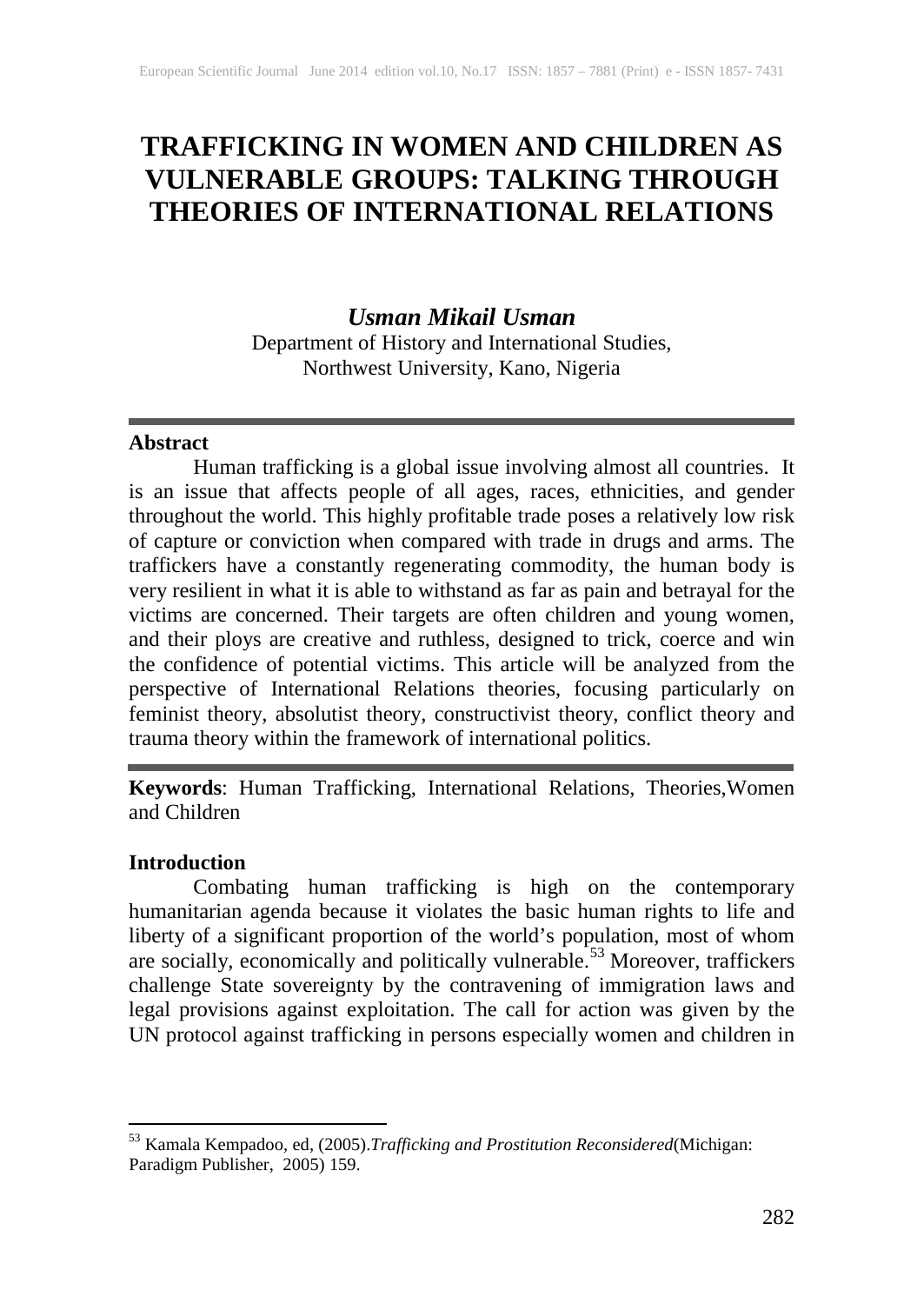Palermo 2000,<sup>[54](#page-1-0)</sup> which laid down a definition of trafficking and made it incumbent upon the signatory nations to prevent, trafficking, prosecute traffickers, and assist victims. Since then, many countries have criminalized the offence of trafficking, organized awareness generation programs in the source areas, rescued victims, and prosecuted traffickers.

However, despite the number of activities, the flow of persons into the channel of victimization does not appear to have ended or even diminished. Nevertheless, reality would be disregarded if we do not acknowledge the enormity of the challenges of combating trafficking. This trend indicates that while a large part of the efforts are concentrated towards rescuing victims and prosecuting traffickers after trafficking has occurred, more attention is required to understand why trafficking especially in women and children continue to grow at an alarming rate <sup>[55](#page-1-1)</sup>

In order to understand the complex issue surrounding trafficking of women and children as vulnerable groups, the paper gives the basic understanding of the various theories that can and have been used to address the trafficking industry. Sex trafficking has been debated amongst theorists, and they have given full account of why many women and children are being affected by trafficking. Sex trafficking has proved to be a highly controversial issue among feminist theorist and human rights activists. The deep seated theoretical debate involves competing arguments and assumptions about the Palermo protocol, the nature of politics, the consequences of inequality, and the causes of sexual difference and the possibility of social and economic change in women and children. The study deals with theories for better understanding, the inequalities that exist between women and men, the social divisions and the political disagreements, in line with international relations feminist theory, abolitionist theory, constructivist theory, conflict theory and trauma theory.

# **Feminist Theory: Women and Children, Coercion or Consent?**

The majority of literature on human trafficking originates within feminist schools of thought. Authors backing this anti-prostitution perspective suggest that "all prostitution constitutes a human rights violation."<sup>[56](#page-1-2)</sup> Feminists were the first to write about the issue and it is in this arena that the most heated debates take place. According to Charlesworth and Chinkin, women all over the globe are culturally, socially, economically,

<span id="page-1-0"></span><sup>&</sup>lt;sup>54</sup>Human Trafficking.http://www.unodc.org/unodc/en/human-trafficking/what-is-human-trafficking.html?ref=menuside. Retrieved March 02, 2010.

<span id="page-1-1"></span>trafficking.html?ref=menuside. Retrieved March 02, 2010.<br><sup>55</sup>Anne Gallagher."Human Rights and the New UN Protocols on Trafficking and Migrant

<span id="page-1-2"></span>Smuggling: A Preliminary Analysis" *Human Rights Quarterly*, 23, (2001) 977.<br><sup>56</sup>Doezema, Jo.eds. *Global sex workers: rights, resistance, and redefinition* (London:Routledge, 1998) 37.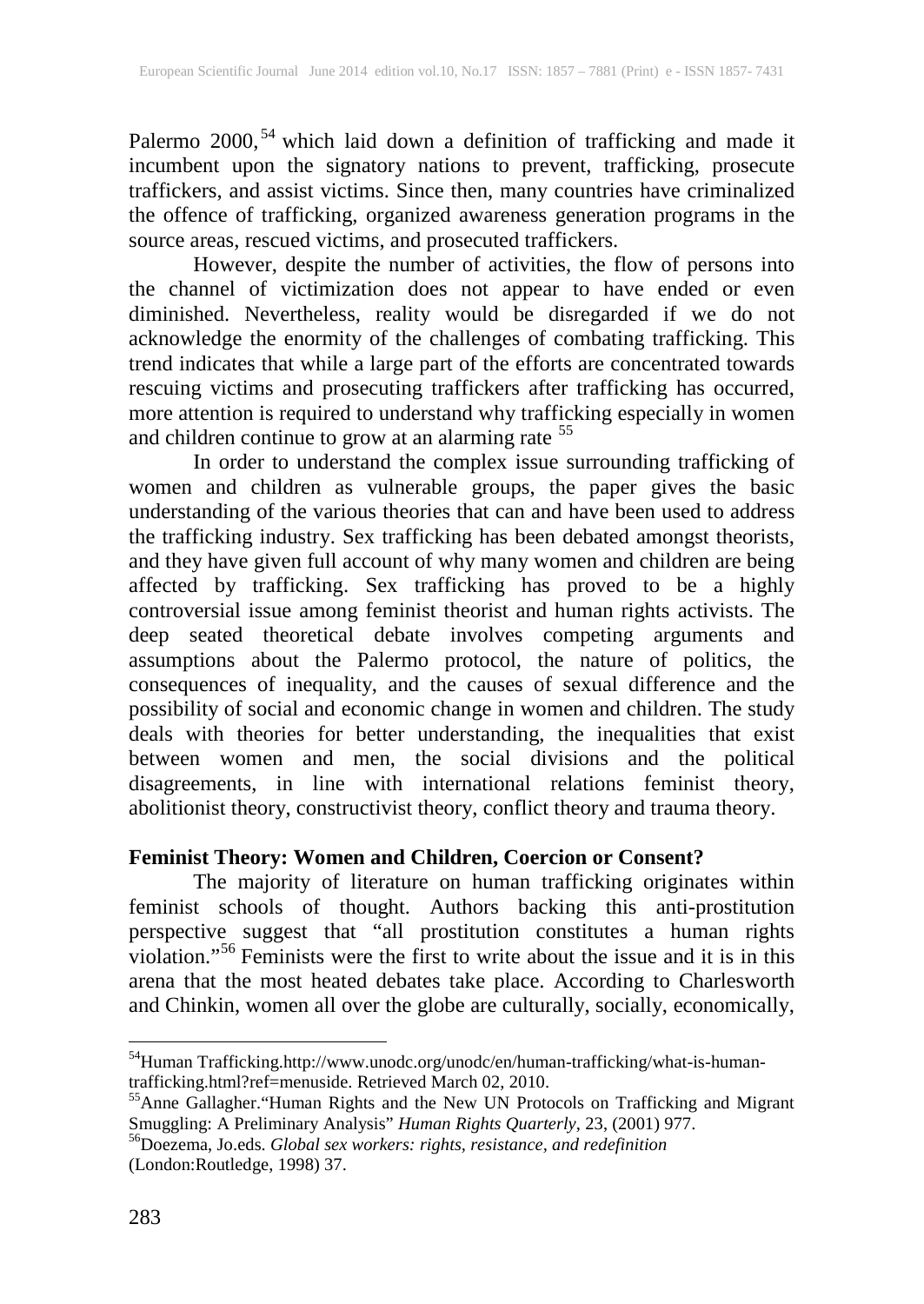politically and legally unfavored compared to men. This inferiority functions at different levels in communal, local, national, regional, international and familial.<sup>[57](#page-2-0)</sup> Feminist approaches have broadly divided into two opposing camps, as outlined below. The first camp is represented by the Coalition against Trafficking in Women (CATW). Kathleen Barry is the founder of the contemporary movement. Her book, *Female Sexual Slavery*, first published in 1979,<sup>[58](#page-2-1)</sup> deals with this issue. For Barry, female sexual slavery is both trafficking in women and prostitution. She dismisses the economic approach discussed above as it leaves the sex and power angle unchallenged.<sup>[59](#page-2-2)</sup> The cause of trafficking is sexual domination and the only way to end it is to stop women's oppression. Members of CATW, such as Donna Hughes and Laura Lederer, view prostitution as a violation of women's human rights. They have fought for the abolition of prostitution to be included in international and national laws on human trafficking.<sup>[60](#page-2-3)</sup> For CATW, trafficking contains all forms of transportation and recruitment for prostitution, without exception, whether or not deception or force took place.<sup>[61](#page-2-4)</sup> For Hughes, trafficking is a problem of supply and demand with the sex industry (and men) creating the demand to which the traffickers recruit the supply (women). $62$  Victims are all women who are trafficked for exploitation in the sex industry. No woman could ever willingly choose to be a prostitute; thus any woman who migrates for the purpose of prostitution (whether coerced or not) is a trafficking victim.<sup>[63](#page-2-6)</sup> The solution for Hughes is to make prostitution illegal, as the absence of a legal sex industry would mean there would be less  $d$ emand.<sup>[64](#page-2-7)</sup>

The second camp is represented by the Global Alliance against Trafficking in Women (GAATW) whose intellectual roots lie in the second wave of feminism. Also known as the sex work position, feminists in this camp view prostitution as a legitimate form of labor and migration for prostitution as a means of escaping from poverty. [65](#page-2-8) They firmly disagree with the CATW position that consent in trafficking is irrelevant, and argue

<span id="page-2-0"></span>57Hilary Charlesworth and Christine Chinkin.*The Boundaries of International Law* (Manchester: Juris Publishing, 2000) 4.<br><sup>58</sup> Kathleen Barry. *Female Sexual Slavery*(New York: NYU Press, 1984) .<br><sup>60</sup> Ibid. 60 Ibid. 61An Introduction to CATW. http://www.catwinternational.org/about/index.php. Retrieved

<span id="page-2-1"></span>

<span id="page-2-2"></span>

<span id="page-2-3"></span>

<span id="page-2-5"></span><span id="page-2-4"></span>April 22, 2010.<br><sup>62</sup> Donna M. Hughes. "The Natasha Trade: The Transnational Shadow Market of Trafficking in Women", *Journal of International Affairs*, 53 (2000).

<span id="page-2-8"></span><span id="page-2-7"></span>

<span id="page-2-6"></span><sup>&</sup>lt;sup>63</sup>Ibid.<br><sup>64</sup>Ibid.<br><sup>65</sup>Elzbieta M. Gozdziak and Elizabeth A. Collett."Research on Human Trafficking in North America: A Review of Literature", *International Migration*,43(2005) .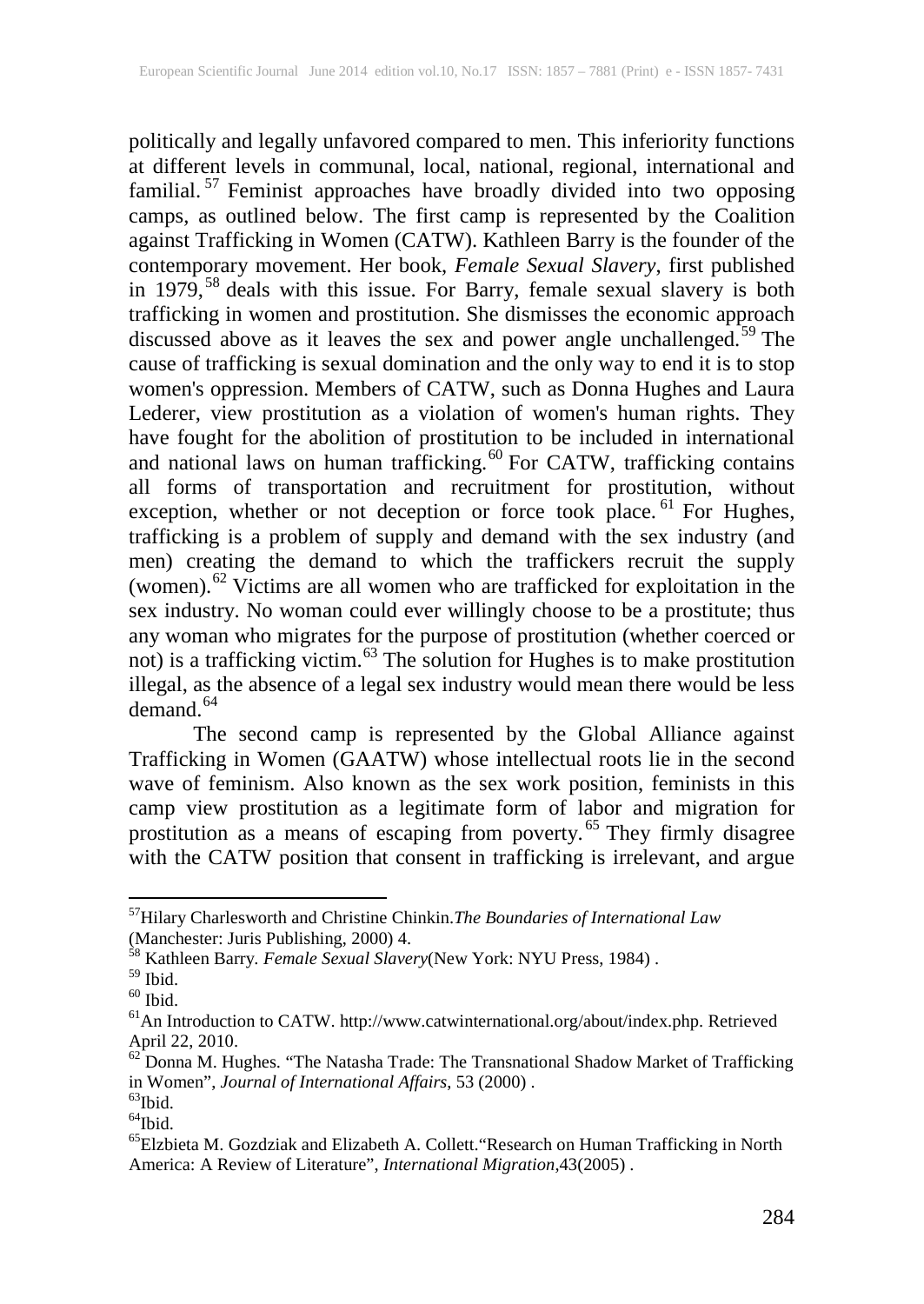that trafficking only exists where the use of force or deception is present.<sup>[66](#page-3-0)</sup> GAATW authors note that other forms of labor need to be included in a definition of human trafficking, however, in their writings they continue to focus exclusively on trafficking for prostitution. GAATW authors such as Kamala Kempadoo and Siriporn Skrobanek argue that trafficking in women is a structural problem. It is the globalization of the patriarchal capitalist system that is at the root of trafficking.<sup>[67](#page-3-1)</sup> As Hugh Johnston states, "global capitalism has warped the lives of third world women from marginalized communities by feminizing poverty and migration and by criminalizing migrants."<sup>[68](#page-3-2)</sup> Migration has become a survival strategy and as a result women are placed in positions that make them vulnerable to trafficking. To successfully end human trafficking, the structural problems that brought about its rise need to be addressed (locally and globally), borders need to be further opened to migration, and individual human rights safeguarded.

# **Feminist Debate on Vulnerability of Women and Children**

CATW authors argue that the GAATW position is damaging to women and particularly to women in prostitution. By accepting prostitution as a legitimate form of labor they are supporting the worst form of female oppression. On the other hand, GAATW points to the simplistic view CATW has of trafficking, their failure to address the causes, and their suppression of female agency. These debates have monopolized much of the discussion on human trafficking, with damaging effect. On the other hand focusing on the United Nations universal anti trafficking protocol, there is no doubt that the Palermo protocol has set standard for preventing, suppressing and punishing traffickers, yet it turned out to be a big feminist lobby, the lobby that went to the extent of being divided into two different groups, namely, the human right/caucus and the coalition against trafficking in women (CATW). The human right/caucus viewed and legalized prostitution as a work, and that it should not be seen as a different category or a different type of labor. The reason is built upon the fact that women and children are being trafficked for many services that include agriculture and sweatshop labor, they fear that the trafficking protocol should not turn into an anti-prostitution document. If an adult woman voluntarily decides to engage in this activity, meaning nobody has forced her to do so, then absolutely the trafficking protocol and the trafficking per se does not exist. They called upon the protocol to

<span id="page-3-1"></span><span id="page-3-0"></span><sup>&</sup>lt;sup>66</sup> Ibid.<br><sup>67</sup>Siriporn, Skrobanek, N. Boonpakdee, and C. Jantateero.*The Traffic in Women: Human Realities of the International Sex Trade* (Basingstoke: Palgrave Macmillan, 1997).

<span id="page-3-2"></span>*Realities of the International Sex Trade* (Basingstoke: Palgrave Macmillan, 1997). <sup>68</sup> Hugh Johnston and Sona Khan eds. *Trafficking in Persons in South Asia: Final Report of a Workshop with Participants from Bangladesh, Sri Lanka, India, Nepal, Pakistan, and Canada* (New Delhi:Shastri Indo-Canadian Institute, 1998).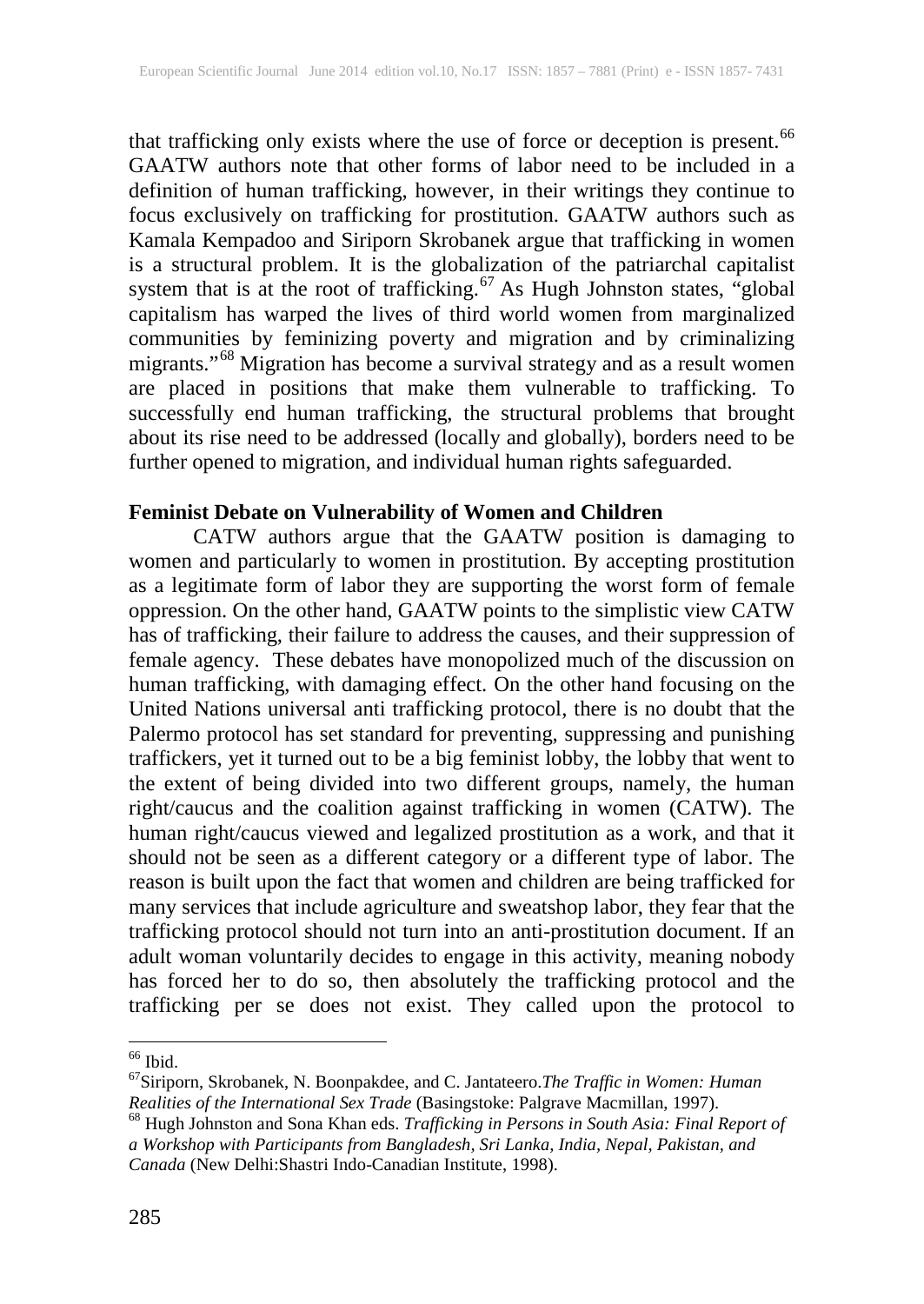differentiate between adults, especially women and children. Contrary to the view of CATW, they stated loudly that all forms of transportation, recruitment for prostitution, whether it is by deception or force should be banned completely. That it is a huge violation of human rights. The vast majority of government officials lean in this direction. They voiced the opinion that trafficking had to include situations where individuals who consented to do sex work and consented to travel, even if deception or force was involved. Their position is that women's consent to indulge in sex activities is baseless and meaningless. [69](#page-4-0)

#### **Women and Children from Absolutist Stands**

The absolutist theory generally defines trafficking in women very broadly. Instead of including specific terms or phrases that indicate particular practices, the definition generally includes all encompassing terms such as sexual exploitation to describe an objectionable situation. For instance, Hughes offers the following definition: "trafficking is a practice that involves moving people within and across local or national borders for the purpose of sexual exploitation. Trafficking may be the result of force, coercion, manipulation, deception, abuse of authority, initial consent, family pressure, past and present family and community violence, economic deprivation, or other conditions of inequality for women and children."<sup>[70](#page-4-1)</sup> As prostitution is considered sexual exploitation within this perspective, assisting a woman in her attempts to migrate in order to find work in another country is deemed to be trafficking.

Barry's definition of trafficking is broad and involves the categorization of prostitution of any kind as exploitative. She asserted that "assumption that trafficking in women and children was different from street prostitution was invalid". <sup>[71](#page-4-2)</sup> She continues by saying "female slavery is present in all situations where women or girls cannot change the immediate conditions of their existence where regardless of how they got into these conditions they cannot get out, and where they are subject to sexual violence and exploitation."<sup>[72](#page-4-3)</sup> Prostitution, thus, underpins the trafficking industry. According to Barry, "trafficking in women is the oldest, most traditional form of procuring for prostitution. It predates sex industrialization and is extensive in primarily rural, poor and pre-industrial societies. Traffickers are traders in human beings who either buy women from husbands, buy children from parents, fraudulently promise them well-paying jobs or lucrative

<span id="page-4-1"></span><span id="page-4-0"></span><sup>69</sup> Rachel Masika, ed.2002. *Gender, Trafficking and Slavery*(Oxford: Oxfam, 2002). <sup>70</sup> Donna M. Hughes. 2000. "The 'Natasha' Trade: The Transnational Shadow Market of Trafficking in Women", *Journal of International Affairs*, 53(2000) . <sup>71</sup> Kathleen Barry. *Female Sexual Slavery* (New York: NYU Press, 1984) . <sup>72</sup> Ibid.

<span id="page-4-2"></span>

<span id="page-4-3"></span>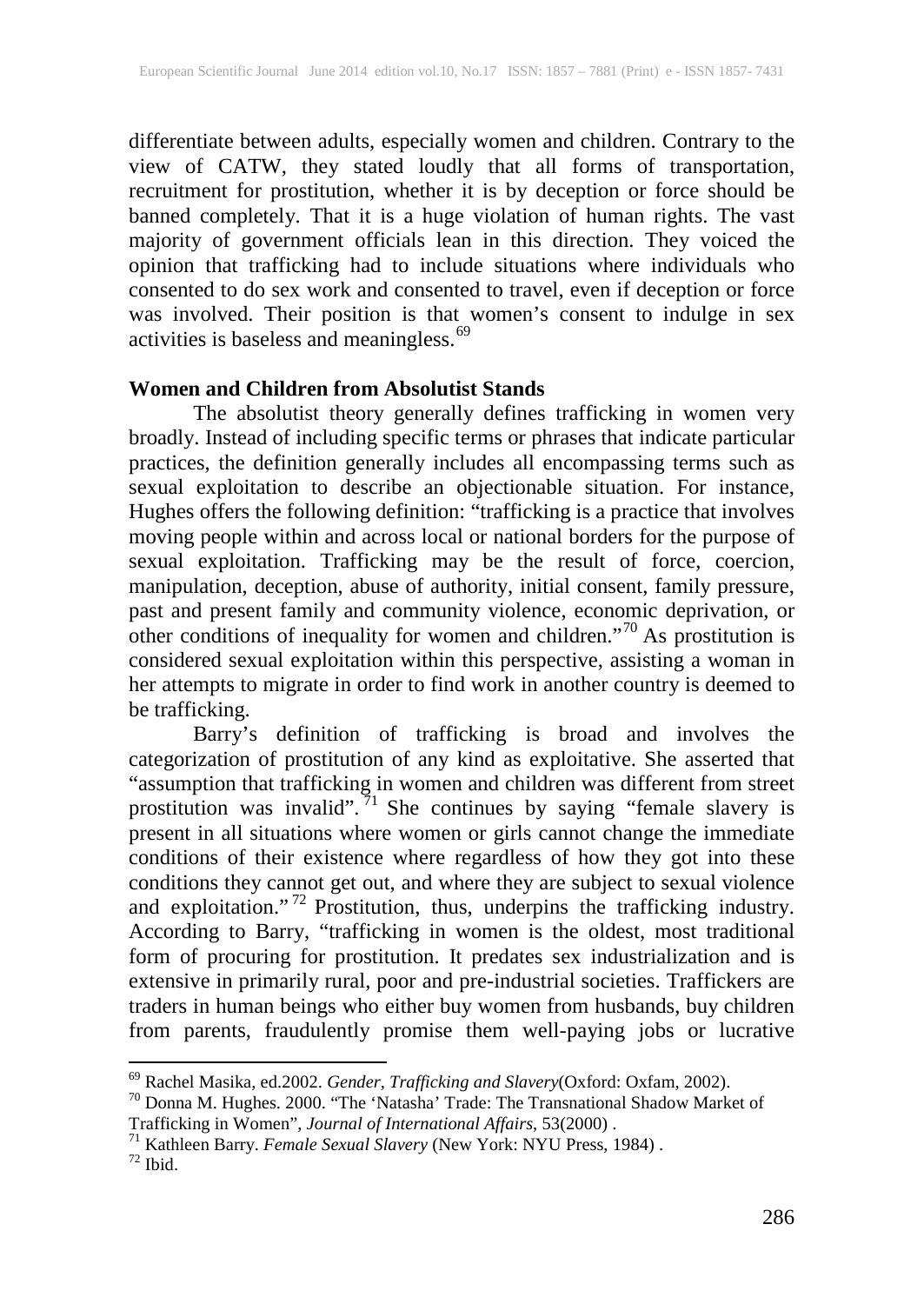marriages at the other end, or they abduct them. Trafficking take their acquisitions to market via overland routes or through the more sophisticated crime gangs."<sup>[73](#page-5-0)</sup> The abolitionist Barry made it crystal clear that trafficking is a global phenomenon and occurs both between and within nations.

#### **Women and Children According to Constructivism**

Constructivism plays a role in ideas and norms at the international level, especially on issues of the environment, human rights and women's rights, and the extent to which domestic and international levels interact with respect to norms. From this theoretical vacuum arose constructivists who were concerned that the "content and source of State interests and the social fabric of world politics"<sup>[74](#page-5-1)</sup> were being ignored. Constructivism is one the of the IR theorists that try to explain the changing nature of world politics, especially as the world became more globalized and democratized, and actors other than the state became more involved in world affairs and gained influence. Mertus states that "constructivism provides a lens through which one can analyze the social structure of the international system."<sup>[75](#page-5-2)</sup> Constructivism emphasizes that the international system is comprised of "social relationships."<sup>[76](#page-5-3)</sup> The identity and interests of states are "socially constructed products of learning, knowledge, cultural practices, and ideology."<sup>[77](#page-5-4)</sup>

According to constructivists, non-state actors mobilize within and across borders, creating a variety of new entities and phenomena, and informing a better understanding of the interaction between the domestic and international realms. One way this collaboration can be framed is by naming them "transnational advocacy networks."<sup>[78](#page-5-5)</sup> Transnational advocacy networks become available or come to light, through which the medium of communication between government and domestic groups are blocked or in cases whereby such communication medium are not sufficient to solve conflict, thereby setting the "boomerang pattern of influence."  $^{79}$  $^{79}$  $^{79}$  A boomerang pattern can develop as domestic groups avoid a non-active state to establish transnational alliances with international organizations and other domestic nongovernmental organizations in other countries. This

<span id="page-5-1"></span><span id="page-5-0"></span><sup>73</sup> Ibid. 74Checkel, Jeffrey T. "The Constructivist Turn in International Relations Theory",*World* 

<span id="page-5-2"></span>*Politics*, 50 (1998).<br><sup>75</sup> Julie Mertus. "Considering Non State Actors in the New Millennium: Toward Expanded Participation in Norm Generation and Norm Application", *International Law and Politics*,32

<span id="page-5-6"></span><span id="page-5-5"></span><span id="page-5-4"></span>

<span id="page-5-3"></span><sup>1998).&</sup>lt;br><sup>76</sup> Ibid.<br><sup>77</sup> Harold HongjuKoh."Transnational Legal Process", *Nebraska Legal Review*,75 (1996).<br><sup>78</sup>Keck and Sikkink.*Activists Beyond Borders* (New York: Cornell University Press, 1998).<br><sup>79</sup> Ibid.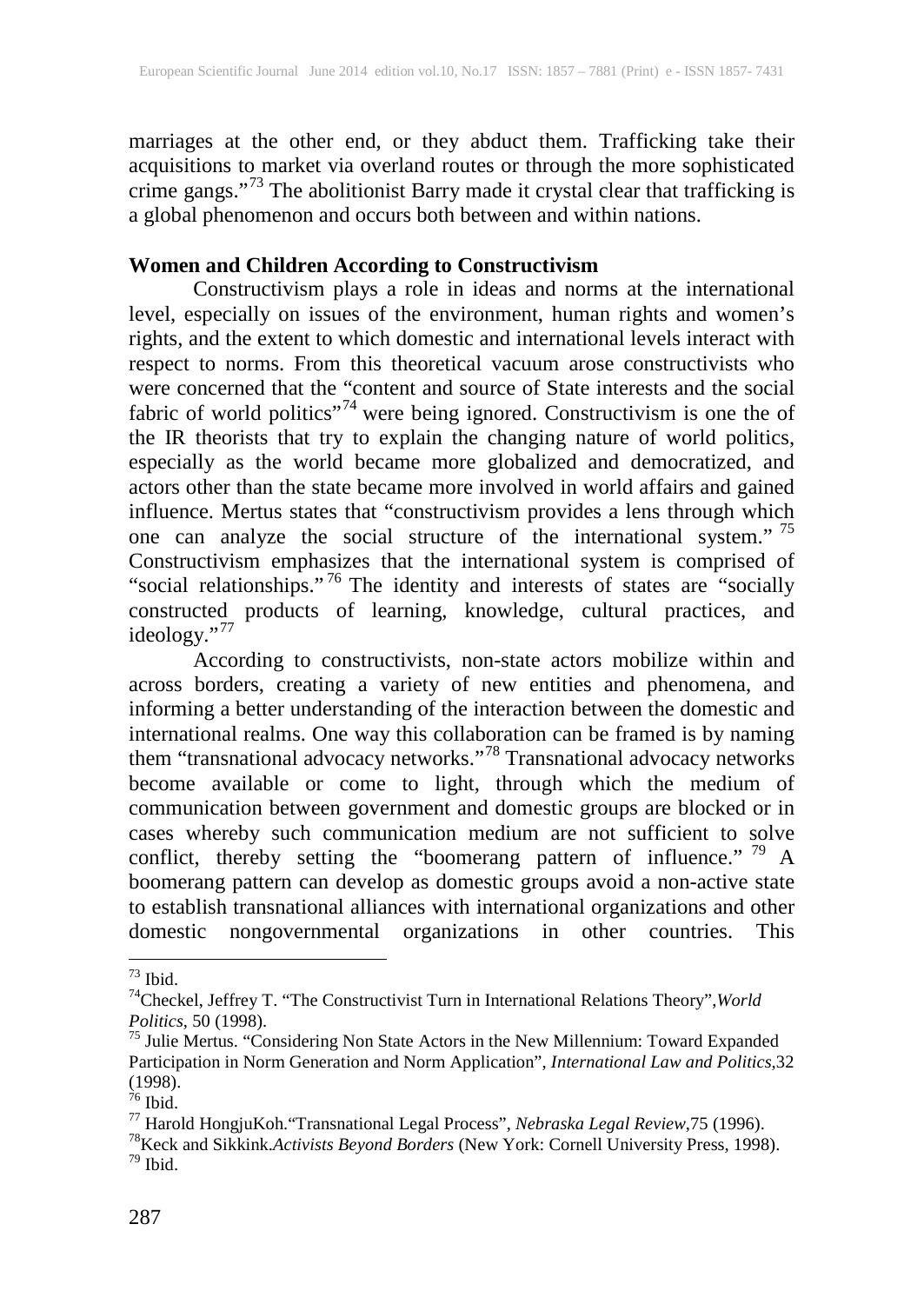international networking can facilitate outside pressure on the unresponsive state through information sharing of empowered domestic groups. Furthermore, Keck and Sikkink argue that boomerang strategies are most common in campaigns where the target is a state's domestic policies or behavior.

The boomerang pattern makes a significant contribution to theorizing how and why transnational activism develops. A boomerang pattern works in the following way: NGOs in State A (assumed to be a developing country) experience blocked access to their government when they try to advocate for a change in the state's behavior or policies, usually with regard to human rights and environmental campaigns. NGOs in State A reach out to NGOs in State B (assumed to be a developed country) who then successfully engage their own government (without blocked access) in order to put pressure back on State A to change its behavior or policies. International organizations are believed to facilitate the pressure and be in direct contact with the NGOs from State B, but not from State A. When presented visually, an arrangement of activism and pressure are directed to State A.<sup>[80](#page-6-0)</sup>

According to Keck and Sikkink, a transnational advocacy network includes "those relevant actors working internationally on an issue, who are bound together by shared values, a common discourse, and dense exchanges of information and services."<sup>[81](#page-6-1)</sup> As they break down a transnational advocacy network into its components, they describe the networks as developing on issues that have 'high value content' and where the information on the issue cannot always be proven. The point of the networks is to exchange information in order to gain leverage over more powerful actors, such as organizations or states. Networks are most commonly populated by activists who belong to nongovernmental organizations. Network actors promote norm implementation by placing pressure on other actors to adopt policies in line with the agenda of the network and to comply with standards that have been accepted internationally.

As framing is an integral, strategic tool employed by advocacy networks to make an issue understandable to a variety of actors, a human trafficking network of advocates has established different tools to forge support and maintain continued attention to this issue from governments and international organizations. How trafficking is framed at the national level influences national policies on trafficking. Furthermore, different national frames that emerge can influence whether or not there is a well-accepted international definition of trafficking or if there is a considerable debate about what trafficking is and what causes it. Framing at the national level

<span id="page-6-1"></span><span id="page-6-0"></span> $\frac{80}{81}$  Ibid.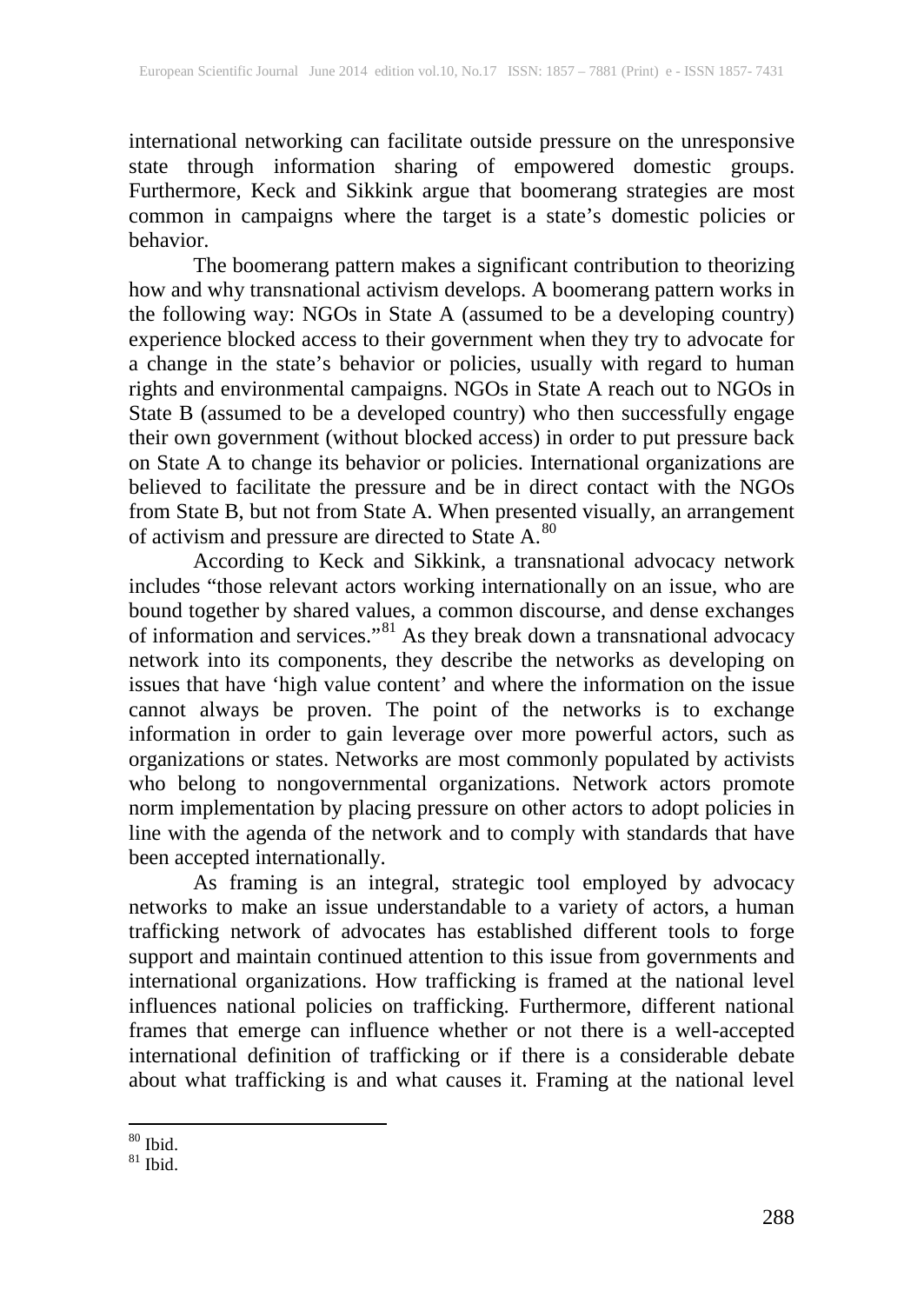influences the kind of policy and program responses one sees at the international level. $82$  Therefore, towards our focus, constructivism is a useful theory that analyzes the role of nongovernmental organizations vis-à-vis the state, especially when it concerns a transnational problem of trafficking in women and children, when a state is no longer supreme in addressing the endemic for which it is not necessarily the perpetrator, but to which it may be complicit.

# **Vulnerable Women from Conflict Theory**

Conflict theory is based on the sociological fundamental idea that crime is caused by the economic and social drives within society. Conflict theory can help explain the thoughts and reasoning behind human trafficking. It argues that what could better explain the struggle between classes, human trafficking, and the victims versus the traffickers, than conflict theory. Conflict perspective of society stressed the existence of different value system and norms that influence the efforts of people to establish rules and to regulate behaviors.<sup>[83](#page-7-1)</sup> Karl Marx's concept surrounding social conflict theory states that there is a constant conflict between two groups. We cannot think of more conflict than that of a victim at the hands of perpetrator. In all societies, one of the most important status groups for determining people's chances in life has been their gender. In almost every case, women are markedly inferior to men in their access to wealth, power, autonomy, and other valued resources, in no almost no case are they superior.<sup>[84](#page-7-2)</sup> Conflict theory explains that the powerful and the haves are able to take things from the haves-not with economic ways or with force.

On the contrary, human trafficking is able to do both. In almost all trafficking scenarios the traffickers are the men and the victims women, and most likely children. Focus is on separating the powerful from the haves-not, taking away their family, their tradition and all their connection to their community, as power would be looked at in human trafficking. The general thoughts behind social conflict theory are the general premise that is surrounding human trafficking. The traffickers, who are the more powerful group, use their power to exploit groups with less power than themselves. In regard to the victims of the trafficking, with the constant separation between the classes, society has only driven a further division between the classes.<sup>[85](#page-7-3)</sup> The theory can be applied to the fact that society cannot stop until poverty

<span id="page-7-1"></span><span id="page-7-0"></span><sup>&</sup>lt;sup>82</sup> Ibid.<br><sup>83</sup>Donald J. Shoemaker. *Theories of Delinquency: An Examination of Explanations of Delinquent Behavior (New York: Oxford University Press, 2009).* 

<span id="page-7-2"></span><sup>&</sup>lt;sup>84</sup> Ruth A. Wallace, Alison Wolf.*Contemporary sociological theory: expanding the classical tradition* (New Jersey: Prentice Hall, 1999).<br><sup>85</sup> Ibid.

<span id="page-7-3"></span>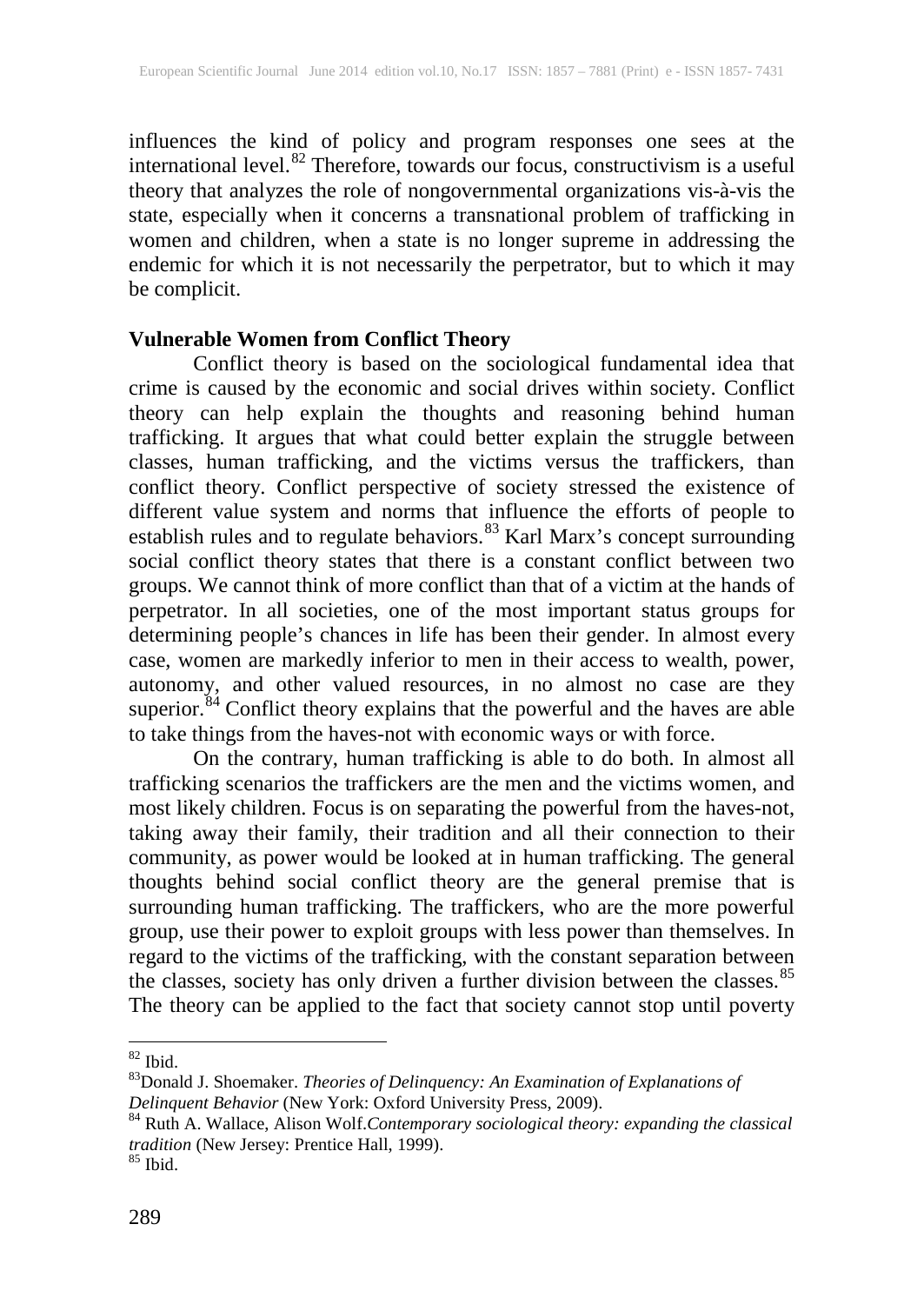and other classes divisions are rectified. The traffickers have the money, the victim's passports and other documentation, and there is no way for the women to get out, without money, so they try and work their way out with prostitution and the cycle continues seamlessly, due to the traffickers making the rules and the control they have over all the families. Conflict theory is a good example that explains trafficking in women and children.

# **Women, Children in Trauma Theory**

Fear and trauma are two primary tools that are used in control of the victim in human trafficking. This theory is based upon being a victim of crime, or a natural disaster. It insists that there is a social utility in remaining unaware of abuse when the perpetrator is a caretaker. According to Freyd, traumatic events differ from right angles in the degree of fear and betrayal, depending on the context and characteristics of the event. Research suggests that the distinction between fear and betrayal may be important to post traumatic outcomes. [86](#page-8-0) Human trafficking is all about betrayal, pain and punishment of the victim. The victims' entire experience is about the trauma of being trafficked. If they survive and are rescued, they will not be able to just forget about their experiences, they will re-experience this trauma and the crime over and over the rest of their life. The fundamental problem associated with traumatic experience is that victims keep repeating the same destructive interpersonal behaviors without even recognizing the pattern of repetition and without acquiring the knowledge to manage the high emotions surrounding the change.<sup>[87](#page-8-1)</sup>

To sum up, Jo Doezema has conducted a brief comparison on the similarities between the White Slave Trade discourse and the contemporary dominant discourse around trafficking in women (for purposes of prostitution). She examines the discourse at a global level and is concerned with the similarities in how the victims (women) are portrayed. In both cases she finds that there are imaginary definitions of the victims as innocent virginal victims and that this is a reflection of societal fears around women's independence, sexuality, and migration. The result of these imaginary views is that women who migrate to work in the sex industry are viewed as bad women who deserve what they get. The human rights of these women who have actively set out to make a living are not respected.<sup>[88](#page-8-2)</sup>

<span id="page-8-0"></span><sup>86</sup> Jennifer J. Freyd. *Betrayal Trauma: The Logic of Forgetting Childhood Abuse*

<span id="page-8-1"></span><sup>(</sup>Cambridge: Harvard University Press, 1998). **<sup>87</sup>** Sandra L. Bloom. "The Sanctuary Model of Organizational Change for Children's Residential Treatment",*The International Journal for Therapeutic and supportive Organizations*, 26 (2005).<br><sup>88</sup>Doezema, Jo.eds. Global sex workers: rights, resistance, and redefinition

<span id="page-8-2"></span><sup>(</sup>London:Routledge, 1998).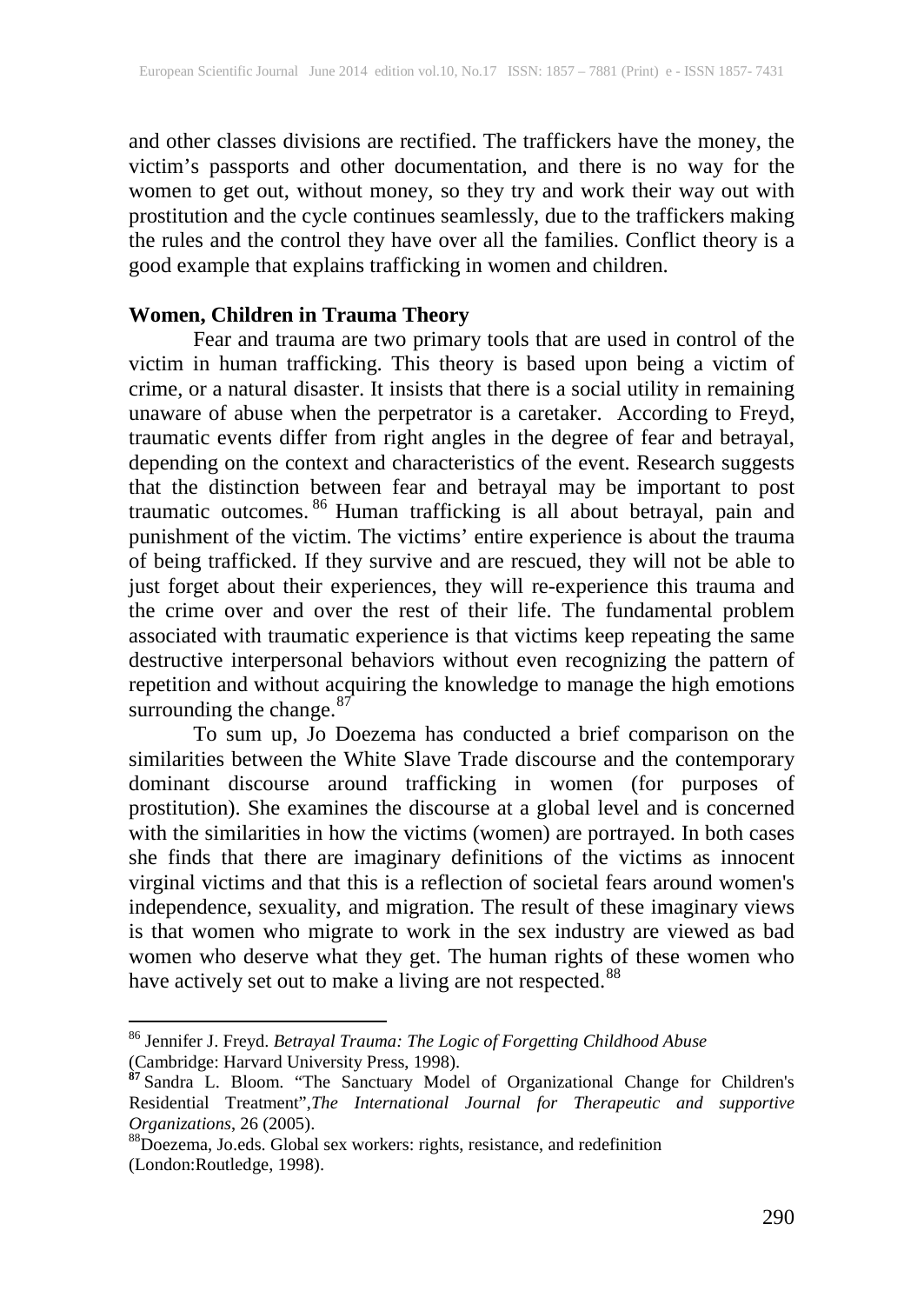Traffickers have remained in control, and they manipulate to control not only the victims of trafficking, but all players involved in this terrible crime. For this and other reasons, the following section will examine in details the rules and responsibilities, through international community's cooperation.The African Union and Nigerian developmental pattern and policies trying to put an end to the endemic. To elaborate the significance of cooperation and of the study, the chapter concludes with exploring sources, and transits to destination countries as well as drawing an analogy between the main source States.

#### **Conclusion**

In this study several theories help to illuminate the actors and the activities involved in trafficking in women and children, Constructivism is a helpful theoretical tool to anatomize the role of nongovernmental organizations concerning or in relation to the state, especially when it concerns a transnational problem on human trafficking. Feminism is useful to understanding the relationships amongst the different critical camps that have been instrumental in setting the agenda and framing the debates. Feminism sheds light on the difficulties surrounding trafficking issues, especially when it involves women's bodies and the state. Absolutists condemn prostitution totally, asserting that even assisting a woman in her attempts to migrate in order to find work in another country is deemed as trafficking. Furthermore, Conflict theory says women's trafficking is caused by the economic and social drives within society. Additionally, Trauma theory holds that human trafficking is all about betrayal, pain and the punishment of women and children.

#### **References:**

An Introduction to CATW. http://www.catwinternational.org/ about/index.php. Retrieved April 22, 2010.Donna M. Hughes. "The Natasha Trade: The Transnational Shadow Market of Trafficking in Women", *Journal of International Affairs*, 53 (2000).

Doezema, Jo.eds. *Global sex workers: rights, resistance, and redefinition* (London: Routledge, 1998).

Donald J. Shoemaker. *Theories of Delinquency: An Examination of Explanations of Delinquent Behavior* (New York: Oxford University Press, 2009).

Donna M. Hughes. 2000. "The 'Natasha' Trade: The Transnational Shadow Market of Trafficking in Women", *Journal of International Affairs*, 53(2000).